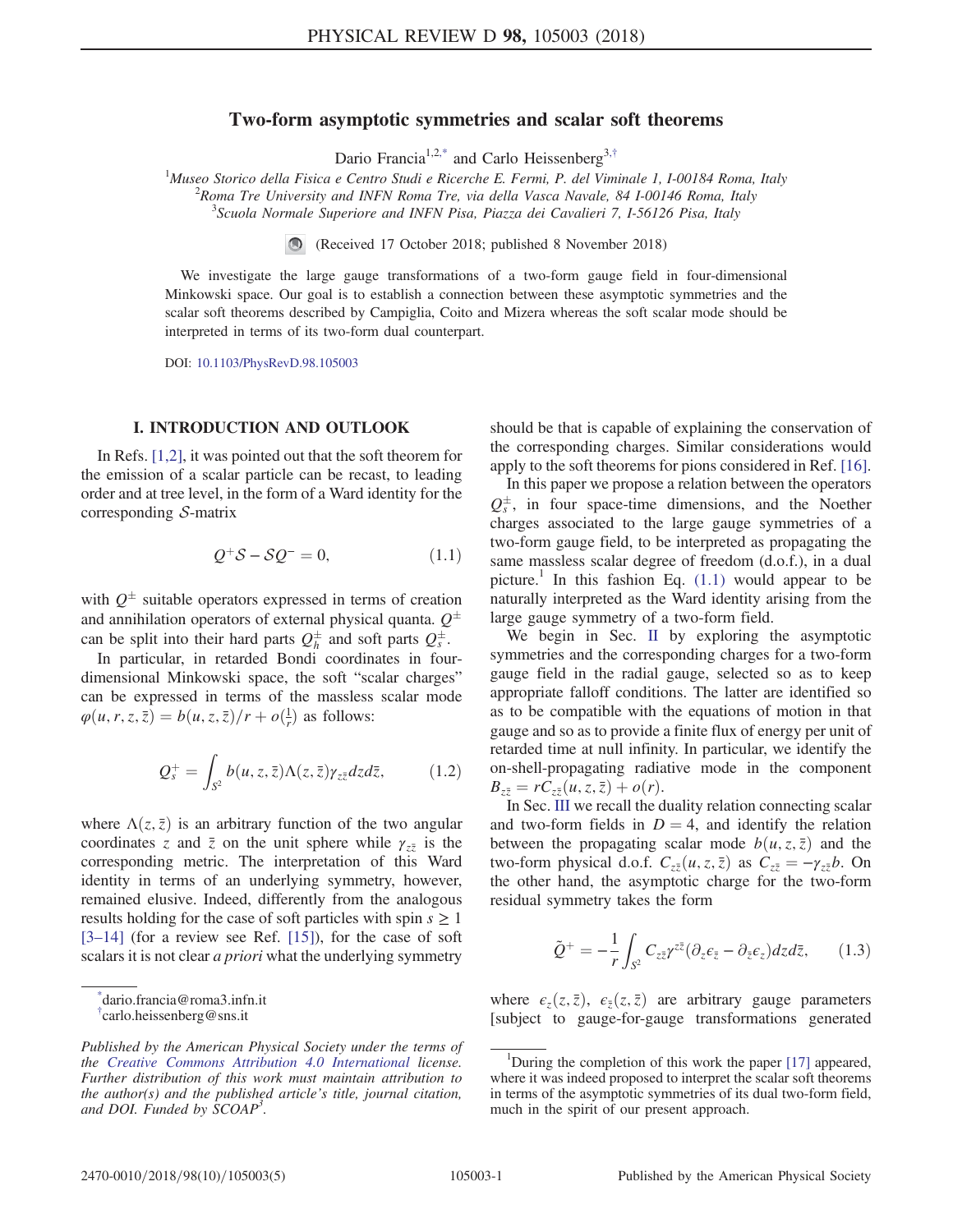by a scalar function  $\epsilon(z, \bar{z})$  on the unit sphere]. We thus propose to further identify

$$
Q_s^+ = r\tilde{Q}^+, \tag{1.4}
$$

namely  $\Delta \gamma_{z\bar{z}} = \partial_z \epsilon_{\bar{z}} - \partial_{\bar{z}} \epsilon_z$ .

The possibility to analyze the relation between asymptotic symmetries and soft theorems from the perspective of dual theories may be worth exploring in a number of additional contexts. To begin with, one option to further check the duality that we propose in our work would be to look for a soft theorem for the two-form, so as to see whether it involves the same scalar charge. Moreover, while already approached to some extent for the case of electromagnetic fields in  $D = 4$  [\[18,19\],](#page-4-5) it would be interesting to reconsider from this vantage point the issue of higherdimensional asymptotic symmetries for gravity and for higher spins. It is tantalizing to speculate that some symmetries may be better identified in a given dual description rather than in other, on-shell equivalent, pictures, a possibility that is conceivable on account of the typically nonlocal relation that connects two dual covariant descriptions of the same d.o.f. On the other hand, dualities are notoriously difficult to keep beyond the free level, which may still be sufficient to some extent when dealing with asymptotic states, but certainly provides a serious warning about the possible scope of conclusions that may be drawn from this type of analyses.

Coming back to soft scalars, let us also observe that, while our main focus in this work is on the four-dimensional case, the very existence of analogous duality relations between free massless scalars and  $(D-2)$ -forms in D dimensions provides natural candidate explanations for the corresponding soft scalar charges identified in any even  $D$  in Ref. [\[2\]](#page-4-6), while also possibly indicating the existence of analogous results in odd dimensionalities as well.

## <span id="page-1-0"></span>II. ASYMPTOTIC SYMMETRIES FOR TWO-FORM GAUGE FIELDS

We consider the gauge field described by an antisymmetric rank-two tensor  $B_{\mu\nu} = -B_{\nu\mu}$  subject to the reducible gauge transformation

$$
\delta B_{\mu\nu} = \partial_{\mu}\epsilon_{\nu} - \partial_{\nu}\epsilon_{\mu},\tag{2.1}
$$

where the linear dependences among the components of  $\epsilon_{\mu}$ are encoded in the gauge-for-gauge symmetry  $\delta \epsilon_{\mu} = \partial_{\mu} \epsilon$ , where  $\epsilon$  is a scalar parameter. The gauge-invariant field strength is

$$
H_{\mu\nu\rho} = \partial_{\mu}B_{\nu\rho} + \partial_{\rho}B_{\mu\nu} + \partial_{\nu}B_{\rho\mu}, \qquad (2.2)
$$

while the Lagrangian and equations of motion are given by  $2^2$ 

$$
\mathcal{L} = -\frac{1}{6} H_{\mu\nu\rho} H^{\mu\nu\rho}, \qquad \partial^{\mu} H_{\mu\nu\rho} = 0, \qquad (2.3)
$$

<span id="page-1-1"></span>or equivalently, in components of  $B_{\mu\nu}$ ,

$$
\Box B_{\mu\nu} + \nabla_{\mu}\nabla^{\rho}B_{\nu\rho} - \nabla_{\nu}\nabla^{\rho}B_{\mu\rho} = 0. \qquad (2.4)
$$

Our goal in this section is to investigate the asymptotic symmetries of this theory, much in the spirit of what can be done for the Maxwell theory and for (linearized) gravity (see e.g., Refs.  $[3-11]$ ) or for higher spins  $[12-14]$  $[12-14]$ .<sup>3</sup> We adopt Bondi retarded coordinates  $x^{\mu} = (u, r, z, \overline{z})$  such that the Minkowski metric in  $D = 4$  is

$$
ds^2 = -du^2 - 2dudr + r^2\gamma_{z\bar{z}}dzd\bar{z},\qquad(2.5)
$$

where  $\gamma_{z\bar{z}}$  is the metric of the Euclidean two-sphere.

To begin with, we exploit the gauge-for-gauge symmetry to set  $\epsilon_r = 0$ , thus fixing the scalar parameter  $\epsilon$ , up to an *r*-independent but otherwise arbitrary function  $\epsilon(u, z, \bar{z})$ . Then, we employ the gauge transformations

$$
\delta B_{ru} = \partial_r \epsilon_u, \qquad \delta B_{ri} = \partial_r \epsilon_i, \qquad (2.6)
$$

to reach the "radial gauge"

$$
B_{ru} = 0 = B_{ri},\tag{2.7}
$$

where  $x^i$ , with  $i = 1, 2$ , stand for z, z. This leaves a residual gauge freedom with parameters  $\epsilon_u(u, z, \bar{z})$  and  $\epsilon_i(u, z, \bar{z})$ , and the gauge-for-gauge redundancy  $\epsilon(u, z, \bar{z})$ . We may then further exploit the u dependence of  $\epsilon(u, z, \bar{z})$  to set  $\epsilon_u(u, z, \bar{z}) = 0$ . The result of this gauge-fixing strategy is the following: one is left with the gauge-field components

$$
B_{ui}(u, r, z, \bar{z}), \qquad B_{z\bar{z}}(u, r, z, \bar{z}), \qquad (2.8)
$$

<span id="page-1-2"></span>while still keeping the residual gauge parameters

$$
\epsilon_i(z,\bar{z}),\tag{2.9}
$$

together with the residual gauge-for-gauge symmetry encoded in

$$
\epsilon(z,\bar{z}).\tag{2.10}
$$

Expanding the equations [\(2.4\)](#page-1-1) in the above gauge yields

$$
\partial_r D^j B_{j\mu} = 0,\tag{2.11}
$$

$$
\partial_r^2 B_{ui} + \frac{1}{r^2} \partial_r D^j B_{ij} = 0, \qquad (2.12)
$$

<sup>3</sup>Asymptotic symmetries for fields of mixed symmetry are a much less explored subject. For the case of p-forms see Ref. [\[20\].](#page-4-8)

<sup>&</sup>lt;sup>2</sup>We are adopting the mostly plus signature.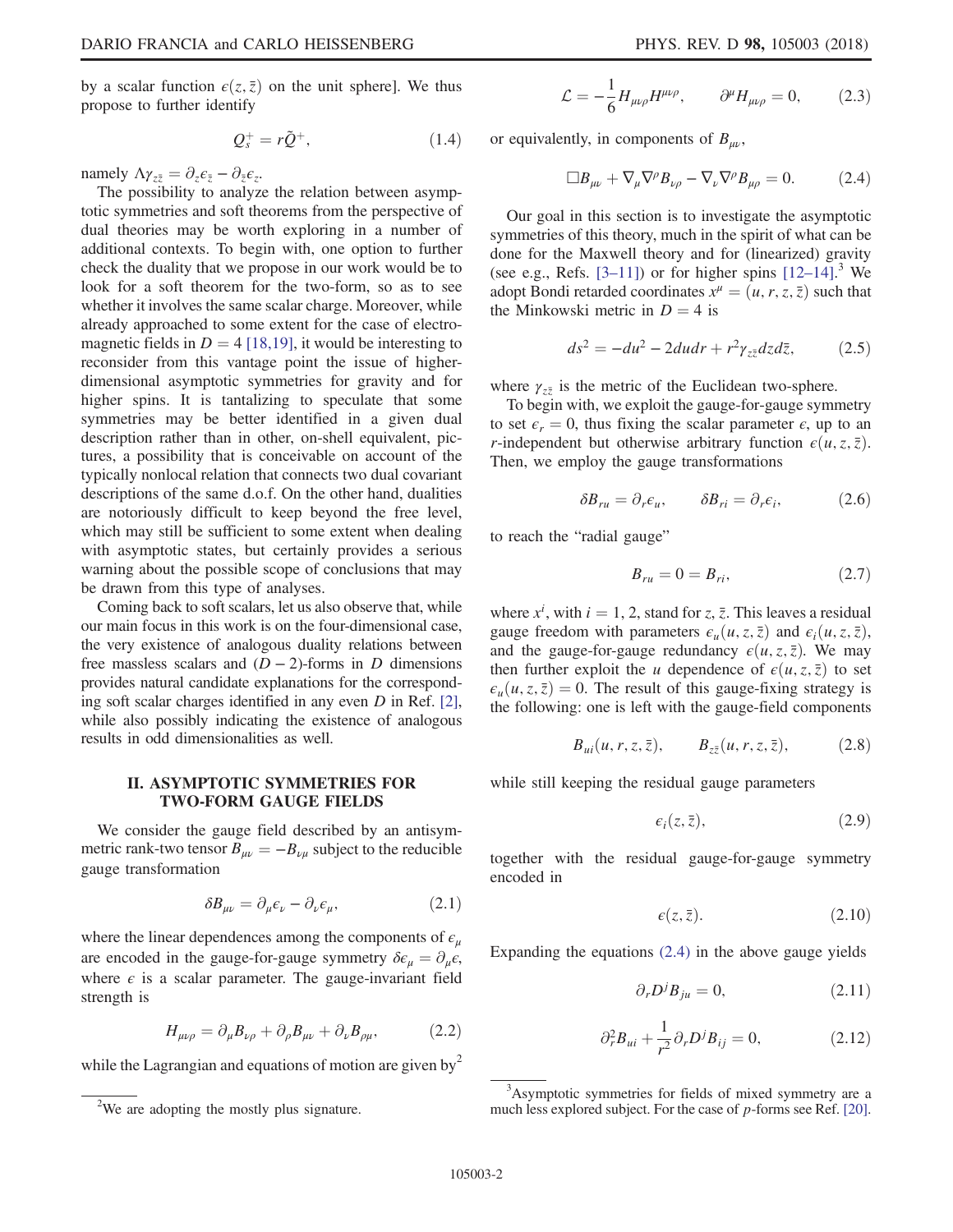$$
\partial_u \partial_r B_{ui} - \frac{1}{r^2} \partial_u D^j B_{ij} - \partial_r^2 B_{ui} - \frac{\Delta - 1}{r^2} B_{ui}
$$

$$
-\frac{1}{r^2} D_i D^j B_{ju} = 0,
$$
(2.13)

<span id="page-2-1"></span>
$$
2\left(\partial_r - \frac{1}{r}\right)\partial_u B_{ij} - \frac{\Delta}{r^2} B_{ij} + \left(\partial_r - \frac{2}{r}\right) \left(D_{[i} B_{j]u} - \partial_r B_{ij}\right)
$$

$$
-\frac{1}{r^2} D_{[i} D^l B_{j]l} = 0,
$$
(2.14)

where  $D_i$  denotes the covariant derivative on the unit sphere and  $\Delta = D^i D_i$  is the Laplacian on the unit sphere.

In order to impose consistent falloff conditions, we adopt two guiding criteria: we consider field configurations that radiate a finite energy per unit time across any spherical section  $S_u$  of null infinity and we check compatibility with the free equations of motion to leading order as  $r \to \infty$ .

The finiteness of the energy flux at infinity imposes that the limit

$$
\mathcal{P}(u) = \lim_{r \to \infty} \int_{S_u} \gamma^{ij} \gamma^{jk} H_{uil} (H_{ujk} - H_{rjk}) r^{-2} d\Omega \quad (2.15)
$$

be finite, hence indicating that both  $B_{ij}$  and  $B_{uj}$  should scale at most like r, as  $r \to \infty$ . Equation [\(2.14\)](#page-2-1) further suggests that  $B_{ij}$  should scale precisely like r, thus saturating the energy bound, so that the leading component of  $\partial_{\mu}B_{ij}$  is unconstrained on shell. Indeed, we find that the free equations of motion are solved to leading order as  $r \to \infty$  by

<span id="page-2-2"></span>
$$
B_{ui} = D^j C_{ij} \log r + \cdots, \qquad B_{ij} = r C_{ij} + \cdots, \qquad (2.16)
$$

where  $C_{ii}(u, z, \bar{z})$  is an antisymmetric tensor on the sphere. In particular, this class of asymptotic solutions highlights  $C_{z\bar{z}}$  as the single on-shell propagating d.o.f. carried by the two-form field being the only independent function of the leading solution space. Moreover, it carries a finite amount of energy to null infinity encoded in

$$
\mathcal{P}(u) = \int_{S_u} \gamma^{ij} \gamma^{jk} \partial_u C_{il} \partial_u C_{jk} d\Omega, \qquad (2.17)
$$

as required.

The falloff conditions [\(2.16\)](#page-2-2) are invariant under any gauge transformation parametrized by Eq. [\(2.9\),](#page-1-2) which we thus identify as providing the set of asymptotic symmetries of the theory. We can compute the corresponding surface charge [\[21](#page-4-9)–23]

$$
\tilde{Q}^{+} = \oint_{S_u} \kappa^{ur} r^2 d\Omega, \qquad (2.18)
$$

where the integration is performed on a sphere  $S_u$  at fixed retarded time  $u$  and for a large value of the radial coordinate r, while the Noether two-form [\[21\]](#page-4-9)  $\kappa^{\mu\nu}$  satisfies

$$
\kappa^{ur} = \epsilon_{\mu} H^{\mu ur} = \frac{1}{r^2} \epsilon_i \gamma^{ij} H_{jru} = \frac{1}{r^2} \epsilon_i \gamma^{ij} \partial_r B_{uj}. \tag{2.19}
$$

<span id="page-2-4"></span>Making use of the equations of motion we can further rewrite the charge as follows:

$$
\tilde{Q}^{+} = -\frac{1}{r} \oint_{S_u} \gamma^{ij} \gamma^{lk} D_i \epsilon_l C_{kj} d\Omega
$$

$$
= -\frac{1}{r} \int \gamma^{z\bar{z}} (\partial_z \epsilon_{\bar{z}} - \partial_{\bar{z}} \epsilon_z) C_{z\bar{z}} dz d\bar{z}.
$$
 (2.20)

## III. DUALITY AND SCALAR CHARGES

<span id="page-2-0"></span>As is well known, a two-form gauge field  $B_{\mu\nu}$  in  $D = 4$  is dual, on shell, to a scalar field  $\varphi$  via the relation  $*dB = d\varphi$ , where  $d$  is the exterior derivative and  $*$  is the Hodge dual in  $D = 4^4$ ; explicitly

$$
\frac{1}{2}r^2\gamma_{z\bar{z}}\epsilon_{\mu\nu\rho\alpha}\partial^{\mu}B^{\nu\rho} = \partial_{\alpha}\varphi.
$$
 (3.1)

In components, we have

$$
\partial_r B_{z\bar{z}} = r^2 \gamma_{z\bar{z}} \partial_r \varphi,
$$
  
\n
$$
\partial_r B_{uz} = -\partial_z \varphi,
$$
  
\n
$$
\partial_r B_{u\bar{z}} = \partial_{\bar{z}} \varphi,
$$
  
\n
$$
\partial_u B_{z\bar{z}} + D_{[z} B_{\bar{z}]u} - \partial_r B_{z\bar{z}} = -r^2 \gamma_{z\bar{z}} \partial_u \varphi.
$$
 (3.2)

Comparing with the falloffs for the two-form [\(2.16\)](#page-2-2), we see that these equations are compatible to leading order with the standard falloff condition for the massless scalar

$$
\varphi(u,r,z,\bar{z}) = \frac{b(u,z,\bar{z})}{r} + \cdots, \qquad (3.3)
$$

<span id="page-2-3"></span>provided one identifies

$$
b\gamma_{z\bar{z}} = -C_{z\bar{z}}.\tag{3.4}
$$

This relation provides the desired connection between the on-shell d.o.f.  $C_{ij}$  of the two-form field and the propagating

<sup>&</sup>lt;sup>4</sup>This duality is just the simplest realisation of a grouptheoretical result that allows to identify irreps  $T$  and  $\tilde{T}$  of  $SO(n)$  described by different Young diagrams, whenever the lengths of the first columns are in the relation  $\ell_1 = n - \tilde{\ell}_1$ , with all the other columns being equal. The duality between a scalar and a two-form in  $D = 4$  corresponds to the identification between the singlet representation • and the antisymmetric rank-two form  $\left|\right|$  of SO(2), i.e., the little group for massless particles in  $D = 4$ .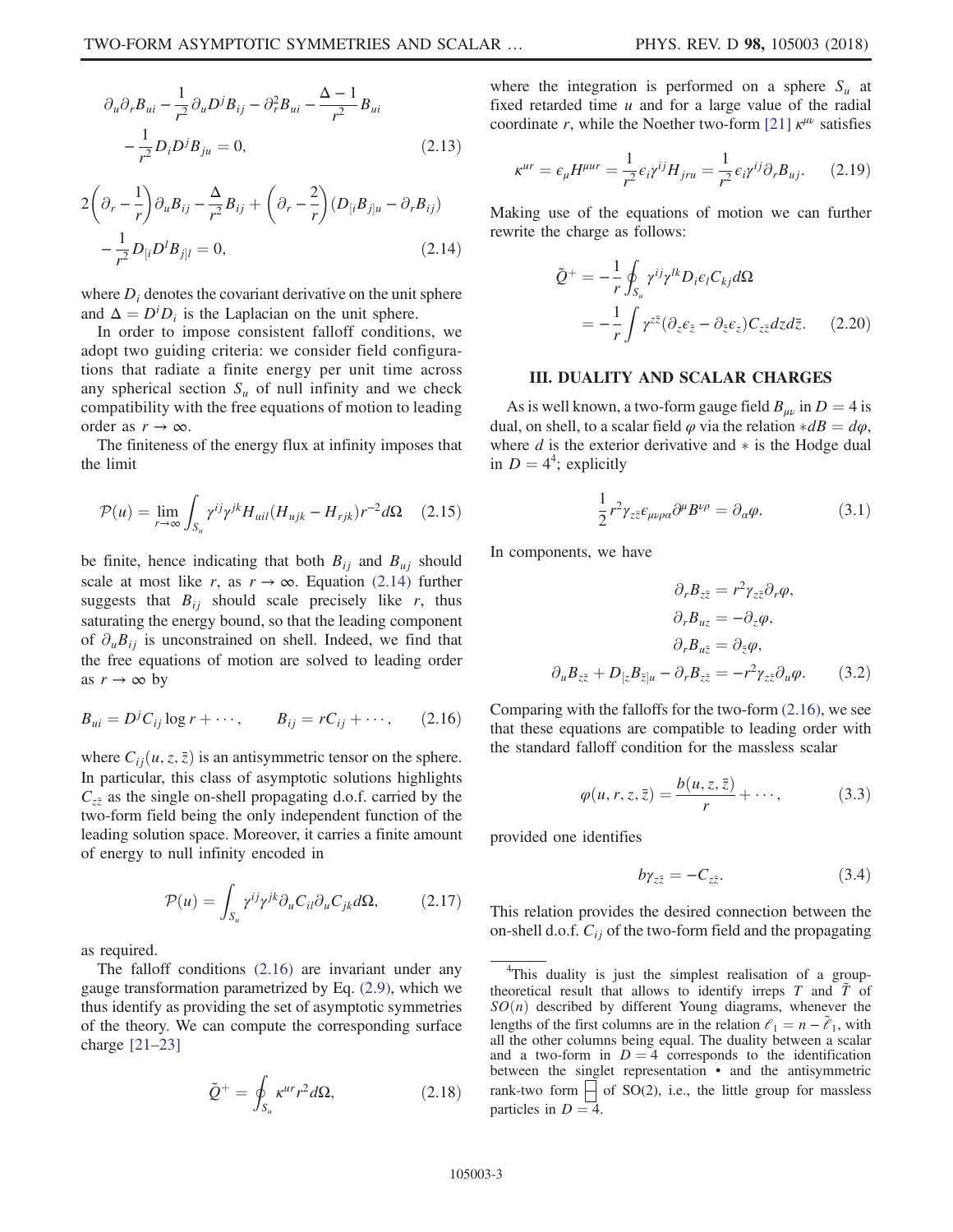component  $b$  of the massless scalar. Equation  $(3.4)$  can be rewritten covariantly as  $C_{ij} = ib\Omega_{ij}$ , where  $\Omega$  is the standard symplectic form on the Euclidean sphere.

Let us now compare "charge" operators arising from scalar soft theorems [\[1\]](#page-4-0) with the surface charges given by two-form asymptotic symmetries [\(2.20\),](#page-2-4) in order to connect the former to the latter by means of the duality transformation. We recall that the soft part of the scalar charges can be expressed as

$$
Q_s^+ = \int_{S^2} b(u, z, \bar{z}) \Lambda(z, \bar{z}) \gamma_{z\bar{z}} dz d\bar{z}, \qquad (3.5)
$$

where  $\Lambda(z, \bar{z})$  is an arbitrary function of the two angular coordinates. In view of Eq. [\(3.4\),](#page-2-3) we propose to identify

$$
Q_s^+ = r\tilde{Q}^+, \tag{3.6}
$$

and correspondingly for the residual symmetry parameters

$$
\Lambda \gamma_{z\bar{z}} = \partial_z \epsilon_{\bar{z}} - \partial_{\bar{z}} \epsilon_z. \tag{3.7}
$$

A puzzling, although not completely unfamiliar<sup>5</sup> feature of the identification is the fact that, while the action of  $Q_s^+$  is well defined on  $\mathcal{I}^+$ , i.e., even after performing the limit  $r \to \infty$ , our two-form asymptotic symmetry charge appears to vanish in the large- $r$  limit. This seems to be a consequence of the fact that, in radial gauge, symmetry parameters are not allowed to grow with  $r$ , and hence are unable to compensate for the falloff  $\partial_r B_{ui} \sim 1/r$ .

<span id="page-3-1"></span>A possible way out of this inconvenience could be to add terms of the type

$$
\partial_z f(z)r, \qquad \partial_{\bar{z}} g(\bar{z})r, \tag{3.8}
$$

<span id="page-3-0"></span>to the two-form components  $B_{uz}$ ,  $B_{u\bar{z}}$  respectively. These terms are indeed allowed by the leading equations of motion and give no contribution to the energy flux at infinity. These new terms would give rise to the modified charge

$$
\int [\varepsilon_z \partial_{\bar{z}} g(\bar{z}) + \varepsilon_{\bar{z}} \partial_z f(z)] dz d\bar{z} \n- \frac{1}{r} \int \gamma^{z\bar{z}} (\partial_z \varepsilon_{\bar{z}} - \partial_{\bar{z}} \varepsilon_z) C_{z\bar{z}} dz d\bar{z},
$$
\n(3.9)

which no longer goes to zero as  $r \to \infty$ . On the other hand, in this limit, it appears to become independent of the physical d.o.f.  $C_{z\bar{z}}$  and, in the dual interpretation, of the radiative mode b of the massless scalar. Indeed, the  $f(z)$  and  $g(\bar{z})$ , appearing in the first term of Eq. [\(3.9\),](#page-3-0) are related by duality to a scalar field  $\varphi(u, r, z, \bar{z}) = -f(z) + g(\bar{z}) + \cdots$ , which is static to leading order as  $r \to \infty$ .

The terms [\(3.8\)](#page-3-1) admit a natural interpretation if one phrases the problem of studying the two-form falloffs in a spacetime of generic dimension D. In this extended setup, the asymptotic analysis of the equations of motion highlights two classes or "branches" of solutions: denoting by  $x^i$ coordinates on the celestial  $(D-2)$ -sphere, one has a radiation branch

<span id="page-3-2"></span>
$$
B_{ui} = \frac{2}{4 - D} U_i(u, x^k) r^{(4-D)/2} + \cdots,
$$
  
\n
$$
B_{ij} = C_{ij}(u, x^k) r^{(6-D)/2} + \cdots,
$$
\n(3.10)

<span id="page-3-3"></span>subject to  $U_i = D^j C_{ij}$  (unless  $D = 6$ , in which case only  $\partial_u U_i = \partial_u D^j C_{ij}$  need be imposed) and a Coulomb-like branch

$$
B_{ui} = \tilde{U}_i(x^k) r^{5-D} + \cdots,
$$
  
\n
$$
B_{ij} = \frac{1}{D-4} \tilde{C}_{ij}(u, x^k) r^{5-D} + \cdots,
$$
 (3.11)

where  $\partial_u \tilde{C}_{ij} = D_{[i} \tilde{U}_{j]}$  and  $(D-5)D^j \tilde{U}_j = 0$ . Solutions of the first type give rise to nonzero energy flux across sections of null infinity,  $\mathcal{P}(u) \neq 0$ , and only give vanishing contributions to the (global) charges as  $r \to \infty$ . The second class, on the other hand, does not contribute to the energy flux, while giving nonzero contributions to charge integrals. In  $D = 4$ , the above expressions exhibit singularities and Eq.  $(3.10)$  reduces to Eq.  $(2.16)$ , while Eq.  $(3.11)$  gives rise to Eq.  $(3.8)$ .

The scalar radiative mode  $b$ , in four dimensions, appears thus to be dual to the radiation solution for its two-form counterpart. From this observation, it appears natural that its soft charge may be dual to an asymptotically vanishing two-form charge.

## ACKNOWLEDGMENTS

We would like to thank G. Barnich and A. Campoleoni for discussions and comments and R. M. Soni for exchanges. We are grateful to the Département de Physique, Physique Mathématique des Interactions Fondamentales Université Libre de Bruxelles for the kind hospitality extended to us during the completion of this work. The work of D. F. is supported by the Grant "HIGHSPINS—Higher Spins and Their Symmetries" of Museo Storico della Fisica e Centro Studi e Ricerche E. Fermi. The work of C. H. was supported in part by Scuola Normale Superiore. The work of both of us was also supported in part by Istituto Nazionale di Fisica Nucleare-Iniziativa Specifica-GSS-Pi.

Note added.—Although the general logic is similar, our results are not identical to those of Ref. [\[17\].](#page-4-4) In particular, as already noticed, our charge vanishes in the limit  $r \to \infty$ and in this sense it fails to reproduce the expected transformations on  $I$ . A possible source of explanation for this

 $5$ See e.g., Refs. [24–[26\],](#page-4-10) where charges depending on some inverse power of the radial coordinate were considered and interpreted as connecting asymptotic symmetries to soft theorems.